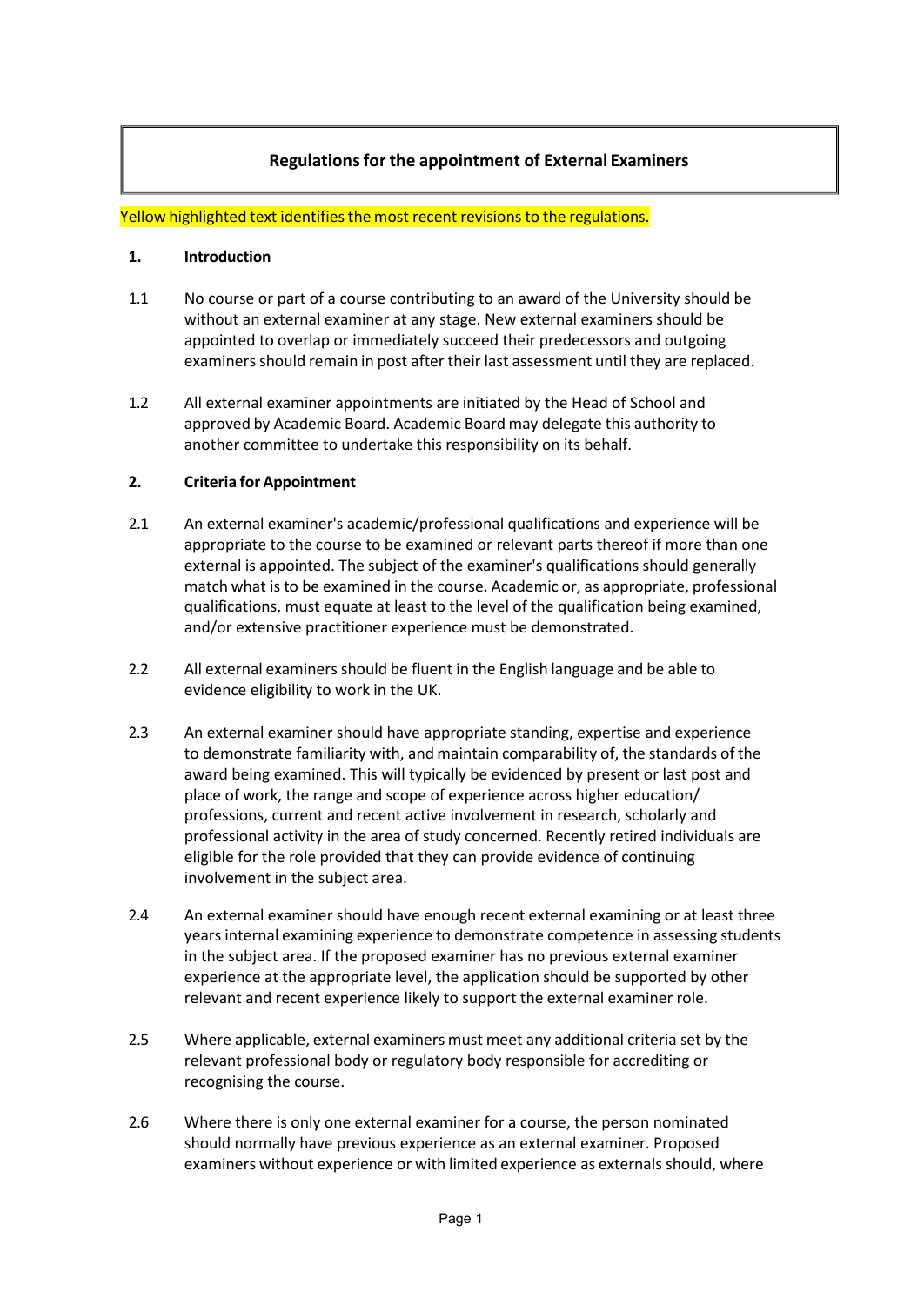possible, join an experienced team of externals, and arrangements will be made to ensure that they are assigned a mentor for the first 12 months of their contract.

- 2.7 External examiners should not have previous close involvement with the University which might compromise objectivity. There should not be:
	- a) more than one examiner from the same institution in the team of external examiners;
	- b) reciprocal external examining between courses or Schools in two institutions;
	- c) replacement of an external examiner by an individual from the same institution or an external examiner from an institution which has been a source of external examiners in the recent past (typically at least three years).
- 2.8 Forthe past five years, the proposed external examinershould not have been:
	- a) a member of staff, governor or near relative of members of staff in relation to the course;
	- b) the examiner on a cognate course in the University or one of its partners.

They should not be:

- c) anyone closely associated with the sponsorship of students on the course;
- d) anyone closely associated with placements or training;
- e) anyone required to assess colleagues who are recruited as students to the programme of study;
- f) anyone in a position to influence significantly the future of students on the programme of study;
- g) anyone involved in recent or current substantive collaborative research activities with a member of staff;
- h) the External Adviser(s) (EA1) who advises the Course Team in developing the course through meeting(s) and/or comment on draft course documentation.
- 2.9 External panel members (including the External Adviser 2) from a course approval or internal periodic review panel may be nominated as external examiners where appropriate, but the period of appointment should be reduced to three years (rather than four years). Appointed external examiners may not be used as formal participants in the University's course planning and approval process or as members of an internal periodic review either during their period of office or for at least three years after.
- 2.10 External examiners should not normally hold more than the equivalent of two substantial taught external examiner appointments at any point in the duration of their contracts. If the examiner appears to exceed this norm the course team must provide arguments to support the nomination.

## **3 Appointment Period**

3.1 The appointment will normally be for four years (subject to annual re-appointment), from September to December and extensions to this period, typically of one academic year, must be approved and reported to Academic Standards and Quality Enhancement Committee if there are exceptional reasons for re-appointment. The phasing of appointments to a team should be structured to ensure continuity.